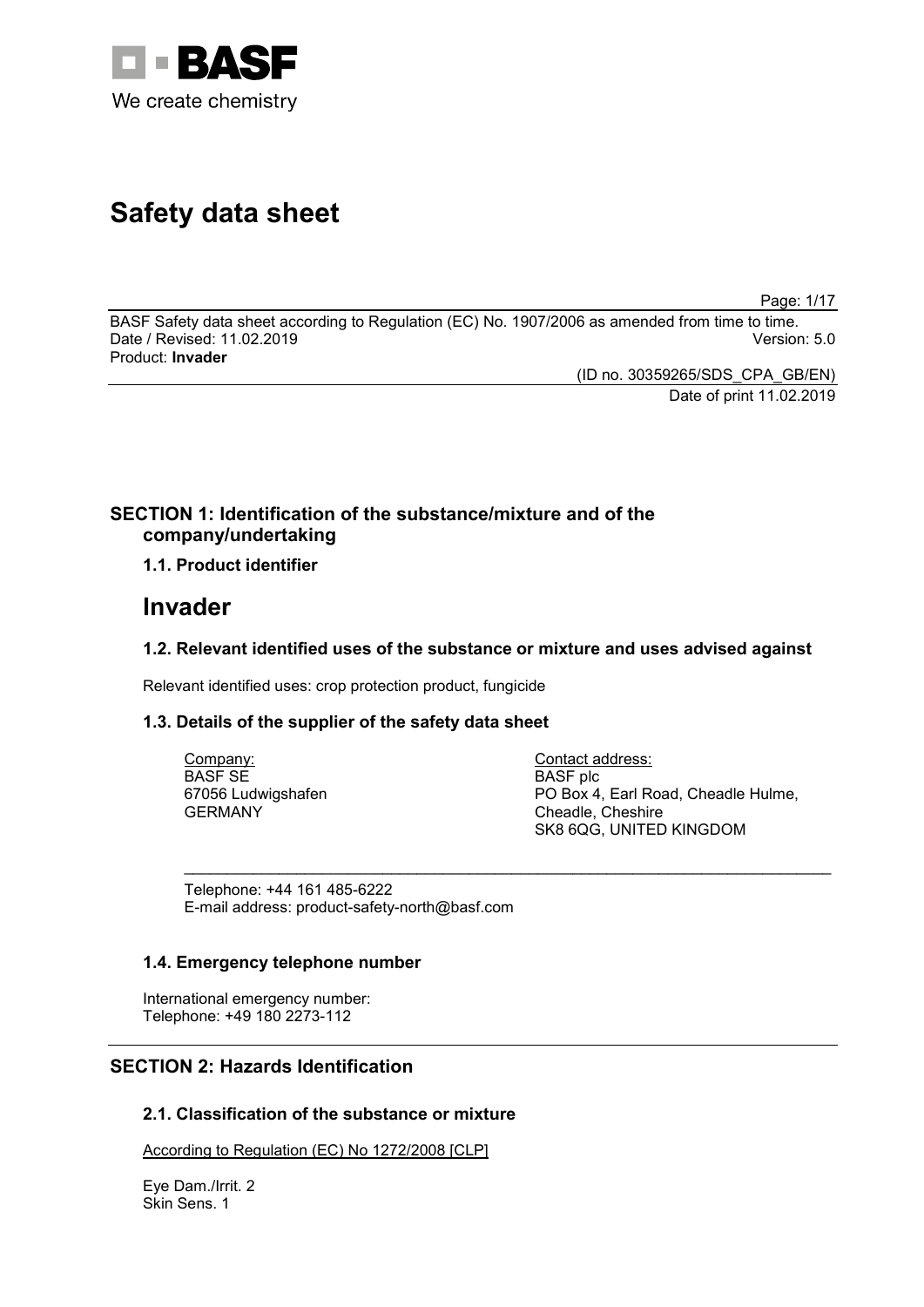Page: 2/17

BASF Safety data sheet according to Regulation (EC) No. 1907/2006 as amended from time to time. Date / Revised: 11.02.2019 Product: **Invader**

(ID no. 30359265/SDS\_CPA\_GB/EN)

Date of print 11.02.2019

Repr. 2 (unborn child) Aquatic Acute 1 Aquatic Chronic 1

H317, H319, H361d, H400, H410, EUH401

For the classifications not written out in full in this section the full text can be found in section 16.

# **2.2. Label elements**

Globally Harmonized System, EU (GHS)

Pictogram:



Signal Word: Warning

| <b>Hazard Statement:</b><br>H317<br>H319<br>H361d<br>H400<br>H410 | May cause an allergic skin reaction.<br>Causes serious eye irritation.<br>Suspected of damaging the unborn child.<br>Very toxic to aquatic life.<br>Very toxic to aquatic life with long lasting effects. |
|-------------------------------------------------------------------|-----------------------------------------------------------------------------------------------------------------------------------------------------------------------------------------------------------|
| <b>EUH401</b>                                                     | To avoid risks to human health and the environment, comply with the<br>instructions for use.                                                                                                              |
| <b>Precautionary Statement:</b>                                   |                                                                                                                                                                                                           |
| P <sub>101</sub>                                                  | If medical advice is needed, have product container or label at hand.                                                                                                                                     |
| P <sub>102</sub>                                                  | Keep out of reach of children.                                                                                                                                                                            |
| P <sub>103</sub>                                                  | Read label before use.                                                                                                                                                                                    |
| Precautionary Statements (Prevention):                            |                                                                                                                                                                                                           |
| P <sub>201</sub>                                                  | Obtain special instructions before use.                                                                                                                                                                   |
| P <sub>202</sub>                                                  | Do not handle until all safety precautions have been read and<br>understood.                                                                                                                              |
| P <sub>261</sub>                                                  | Avoid breathing dust/fume/gas/mist/vapours/spray.                                                                                                                                                         |
| P <sub>264</sub>                                                  | Wash contaminated body parts thoroughly after handling.                                                                                                                                                   |
| P272                                                              | Contaminated work clothing should not be allowed out of the workplac                                                                                                                                      |

P280 Wear protective gloves/clothing/eye protection.

Contaminated work clothing should not be allowed out of the workplace.

Precautionary Statements (Response):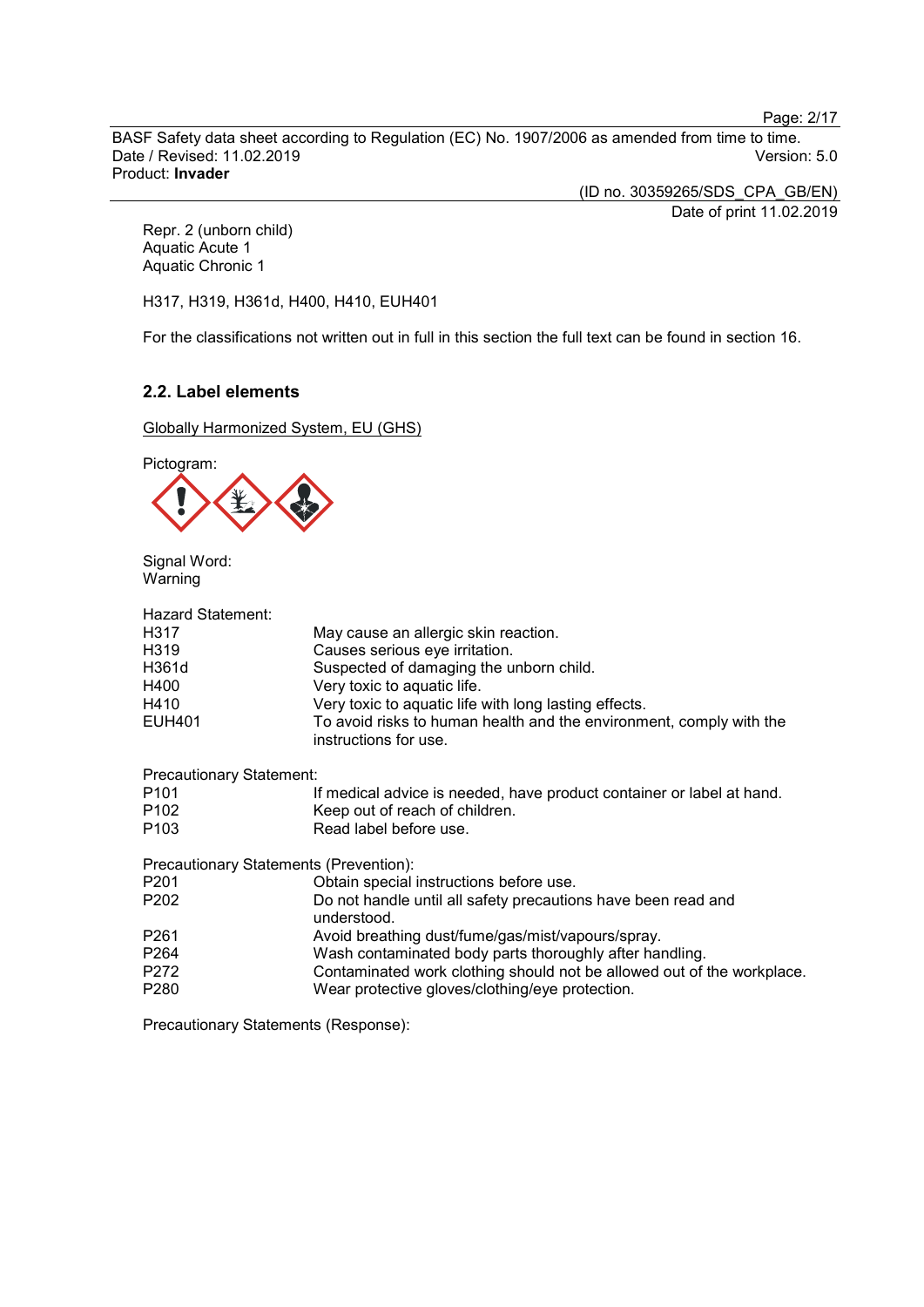Page: 3/17

BASF Safety data sheet according to Regulation (EC) No. 1907/2006 as amended from time to time. Date / Revised: 11.02.2019 Version: 5.0 Product: **Invader**

(ID no. 30359265/SDS\_CPA\_GB/EN)

|                                                          | Date of print 11.02.2019                                                                                                            |
|----------------------------------------------------------|-------------------------------------------------------------------------------------------------------------------------------------|
| $P305 + P351 + P338$                                     | IF IN EYES: Rinse cautiously with water for several minutes. Remove<br>contact lenses, if present and easy to do. Continue rinsing. |
| $P303 + P352$                                            | IF ON SKIN (or hair): Wash with plenty of soap and water.                                                                           |
| $P308 + P311$                                            | IF exposed or concerned: Call a POISON CENTER or doctor/physician.                                                                  |
| P391                                                     | Collect spillage.                                                                                                                   |
| P362 + P364                                              | Take off contaminated clothing and wash it before reuse.                                                                            |
| $P337 + P311$                                            | If eye irritation persists: Call a POISON CENTER or doctor/physician.                                                               |
| Precautionary Statements (Storage):                      |                                                                                                                                     |
| P405                                                     | Store locked up.                                                                                                                    |
| Precautionary Statements (Disposal):<br>P <sub>501</sub> | Dispose of contents/container to hazardous or special waste collection<br>point.                                                    |
|                                                          |                                                                                                                                     |

According to Regulation (EC) No 1272/2008 [CLP]

Hazard determining component(s) for labelling: mancozeb (ISO), dimethomorph (ISO); 4-(3-(4 chlorophenyl)-3-(3,4-dimethoxyphenyl)acryloyl)morpholine, Sodium dodecyl sulphate

## **2.3. Other hazards**

According to Regulation (EC) No 1272/2008 [CLP]

See section 12 - Results of PBT and vPvB assessment.

If applicable information is provided in this section on other hazards which do not result in classification but which may contribute to the overall hazards of the substance or mixture.

# **SECTION 3: Composition/Information on Ingredients**

#### **3.1. Substances**

Not applicable

## **3.2. Mixtures**

#### Chemical nature

crop protection product, fungicide, water dispersible granules

Hazardous ingredients (GHS) according to Regulation (EC) No. 1272/2008

mancozeb (ISO)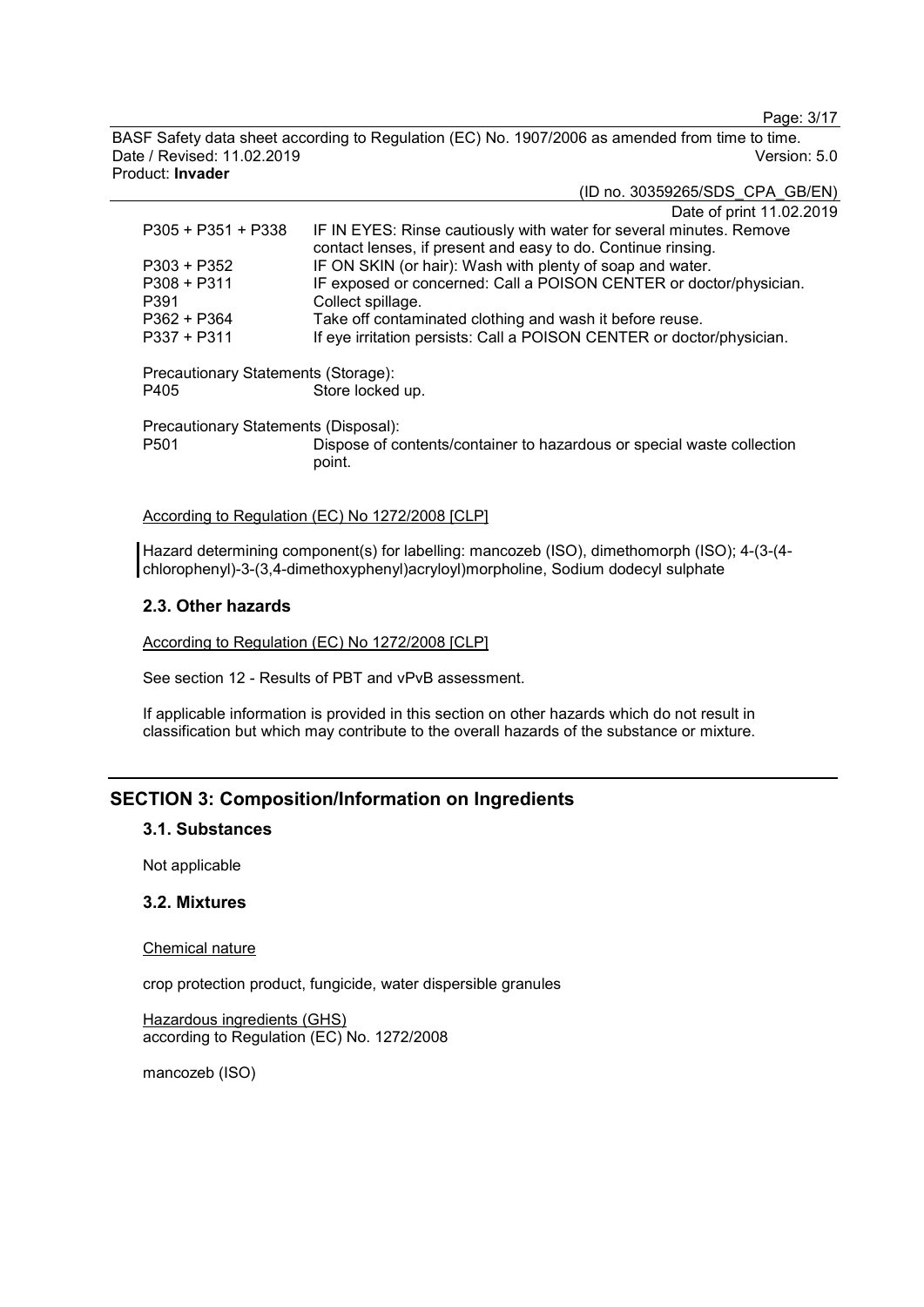Page: 4/17

BASF Safety data sheet according to Regulation (EC) No. 1907/2006 as amended from time to time. Date / Revised: 11.02.2019 Version: 5.0 Product: **Invader**

(ID no. 30359265/SDS\_CPA\_GB/EN) Date of print 11.02.2019 Content (W/W): 66.7 % CAS Number: 8018-01-7 Skin Sens. 1 Repr. 2 (unborn child) Aquatic Acute 1 H317, H361d, H400 dimethomorph (ISO); 4-(3-(4-chlorophenyl)-3-(3,4-dimethoxyphenyl)acryloyl)morpholine Content (W/W): 7.5 % CAS Number: 110488-70-5 EC-Number: 404-200-2 INDEX-Number: 613-102-00-0 Aquatic Chronic 2 H411 Sodium dodecyl sulphate Content (W/W): < 2 % CAS Number: 151-21-3 EC-Number: 205-788-1 REACH registration number: 01- 2119489461-32 Flam. Sol. 2 Acute Tox. 4 (Inhalation - dust) Acute Tox. 4 (oral) Skin Corr./Irrit. 2 Eye Dam./Irrit. 1 STOT SE 3 (irr. to respiratory syst.) Aquatic Chronic 3 H228, H318, H315, H335, H302 + H332, H412 Specific concentration limit: Eye Dam./Irrit. 2: 10 - < 20 % Eye Dam./Irrit. 1: >= 20 % Kaolin Content (W/W): < 10 % CAS Number: 1332-58-7

For the classifications not written out in full in this section, including the hazard classes and the hazard statements, the full text is listed in section 16.

## **SECTION 4: First-Aid Measures**

#### **4.1. Description of first aid measures**

EC-Number: 310-194-1

Show container, label and/or safety data sheet to physician.

Remove contaminated clothing.

If inhaled: Keep patient calm, remove to fresh air, seek medical attention.

On skin contact: Wash thoroughly with soap and water.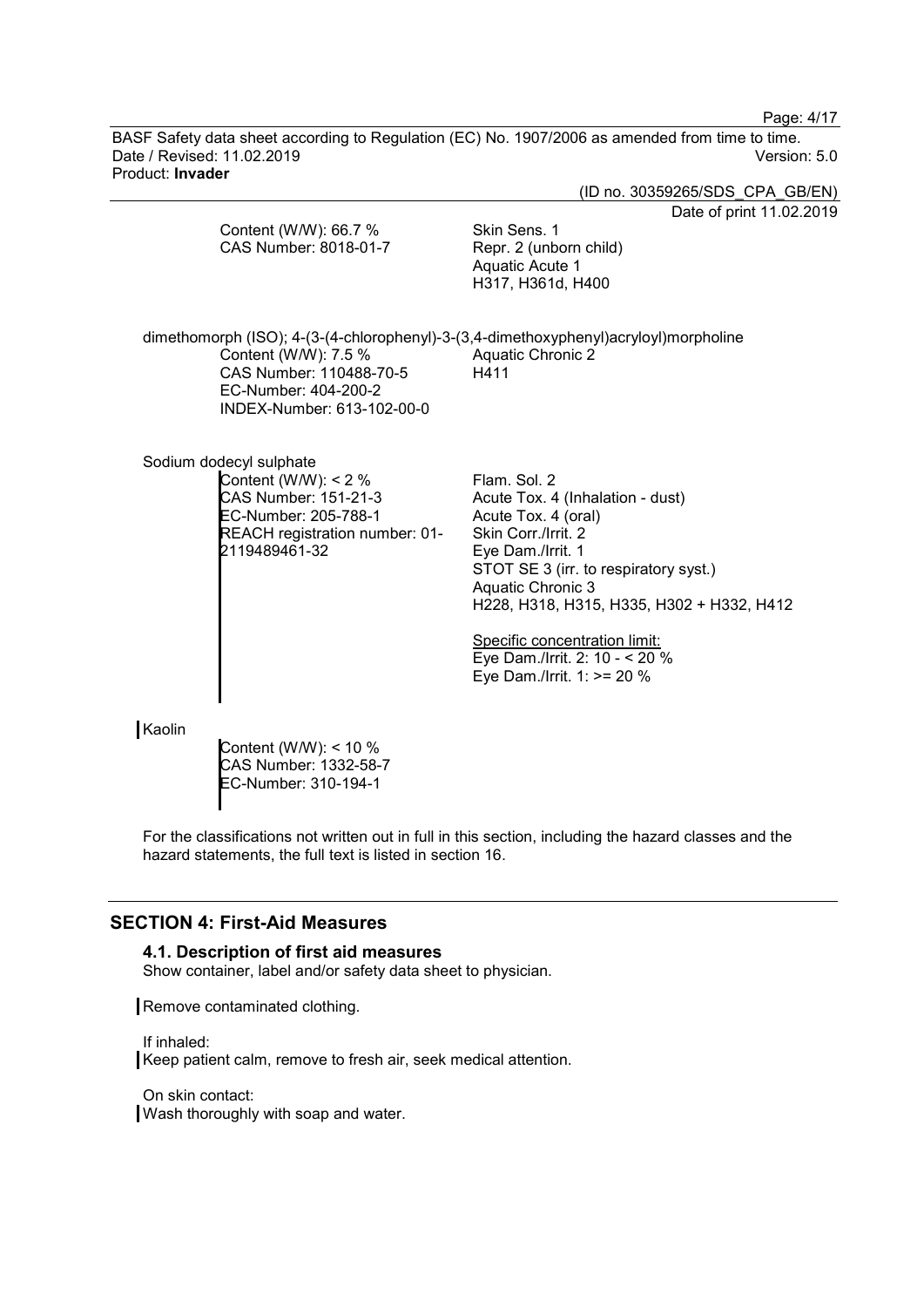Page: 5/17

BASF Safety data sheet according to Regulation (EC) No. 1907/2006 as amended from time to time. Date / Revised: 11.02.2019 Version: 5.0 Product: **Invader**

(ID no. 30359265/SDS\_CPA\_GB/EN)

Date of print 11.02.2019

On contact with eyes:

Wash affected eyes for at least 15 minutes under running water with eyelids held open, consult an eye specialist.

On ingestion:

Immediately rinse mouth and then drink 200-300 ml of water, seek medical attention.

## **4.2. Most important symptoms and effects, both acute and delayed**

Symptoms: The most important known symptoms and effects are described in the labelling (see section 2) and/or in section 11., (Further) symptoms and / or effects are not known so far

**4.3. Indication of any immediate medical attention and special treatment needed**

Treatment: Treat according to symptoms (decontamination, vital functions), no known specific antidote.

## **SECTION 5: Fire-Fighting Measures**

**5.1. Extinguishing media**

Suitable extinguishing media: dry powder, foam, water spray

Unsuitable extinguishing media for safety reasons: carbon dioxide

#### **5.2. Special hazards arising from the substance or mixture**

carbon monoxide, Hydrogen sulphide, carbon disulphide, hydrogen chloride, Carbon dioxide, nitrogen oxides, sulfur oxides, organochloric compounds

The substances/groups of substances mentioned can be released in case of fire.

#### **5.3. Advice for fire-fighters**

Special protective equipment: Wear self-contained breathing apparatus and chemical-protective clothing.

Further information:

In case of fire and/or explosion do not breathe fumes. Keep containers cool by spraying with water if exposed to fire. Collect contaminated extinguishing water separately, do not allow to reach sewage or effluent systems. Dispose of fire debris and contaminated extinguishing water in accordance with official regulations.

# **SECTION 6: Accidental Release Measures**

**6.1. Personal precautions, protective equipment and emergency procedures** Use personal protective clothing. Avoid contact with the skin, eyes and clothing. Avoid dust formation.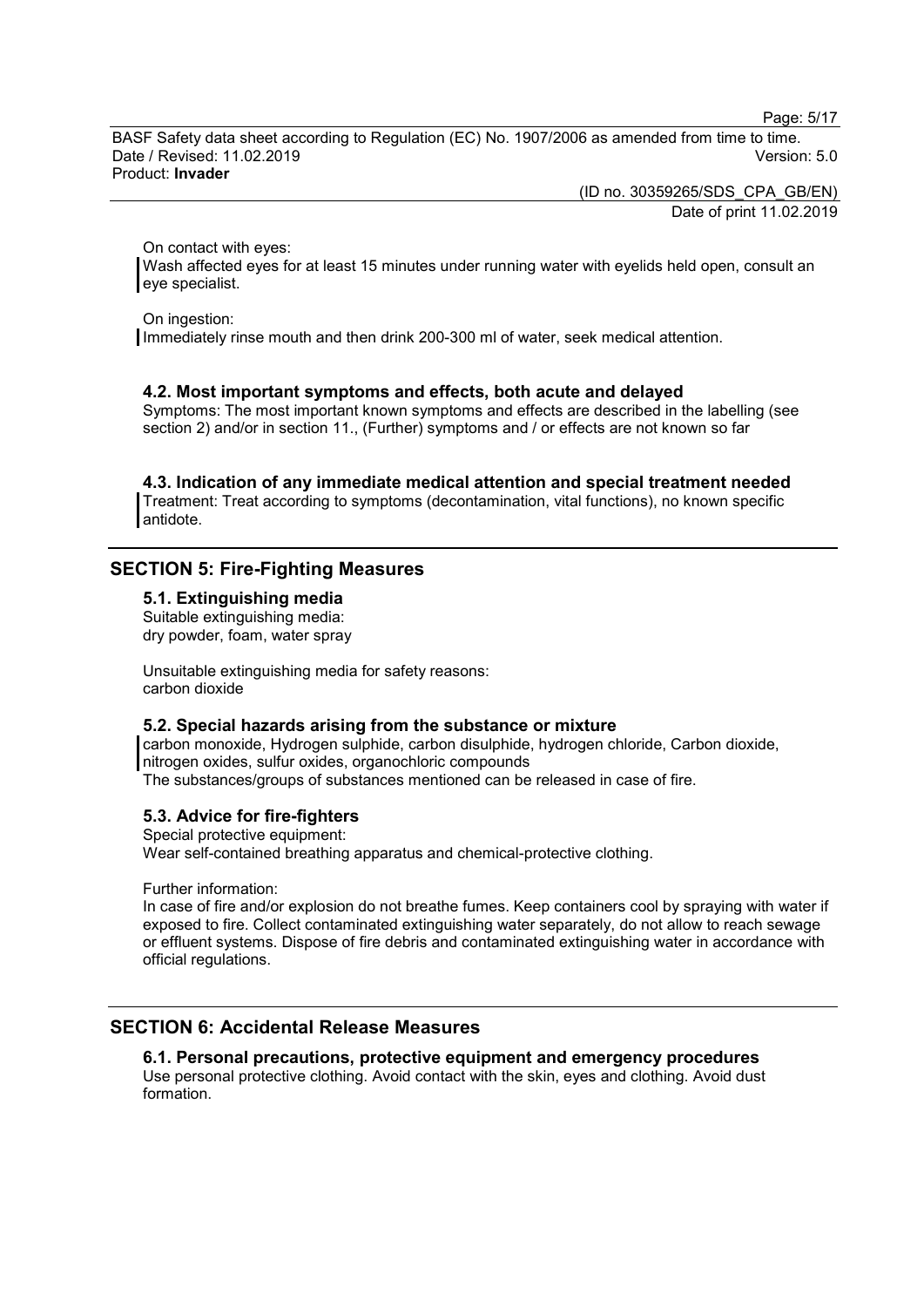Page: 6/17

BASF Safety data sheet according to Regulation (EC) No. 1907/2006 as amended from time to time. Date / Revised: 11.02.2019 Version: 5.0 Product: **Invader**

> (ID no. 30359265/SDS\_CPA\_GB/EN) Date of print 11.02.2019

## **6.2. Environmental precautions**

Do not discharge into the subsoil/soil. Do not discharge into drains/surface waters/groundwater.

Do not allow contamination of public drains or surface or ground waters. Inform local water plc if spillage enters drains and the Environment Agency (England & Wales), the Scottish Environmental Protection Agency (Scotland), or the Environment and Heritage Service (Northern Ireland) if it enters surface or ground waters. Keep people and animals away.

## **6.3. Methods and material for containment and cleaning up**

For small amounts: Contain with dust binding material and dispose of. For large amounts: Sweep/shovel up.

Dispose of absorbed material in accordance with regulations. Collect waste in suitable containers, which can be labeled and sealed. Clean contaminated floors and objects thoroughly with water and detergents, observing environmental regulations. Avoid raising dust. Wear suitable protective equipment.

#### **6.4. Reference to other sections**

Information regarding exposure controls/personal protection and disposal considerations can be found in section 8 and 13.

# **SECTION 7: Handling and Storage**

## **7.1. Precautions for safe handling**

No special measures necessary if stored and handled correctly. Ensure thorough ventilation of stores and work areas. When using do not eat, drink or smoke. Hands and/or face should be washed before breaks and at the end of the shift.

#### Protection against fire and explosion:

Avoid dust formation. Prevent electrostatic charge - sources of ignition should be kept well clear - fire extinguishers should be kept handy. Dust can form an explosive mixture with air.

## **7.2. Conditions for safe storage, including any incompatibilities**

Segregate from foods and animal feeds.

Further information on storage conditions: Protect against moisture. Keep away from heat. Protect from direct sunlight.

## **7.3. Specific end use(s)**

For the relevant identified use(s) listed in Section 1 the advice mentioned in this section 7 is to be observed.

# **SECTION 8: Exposure Controls/Personal Protection**

## **8.1. Control parameters**

Components with occupational exposure limits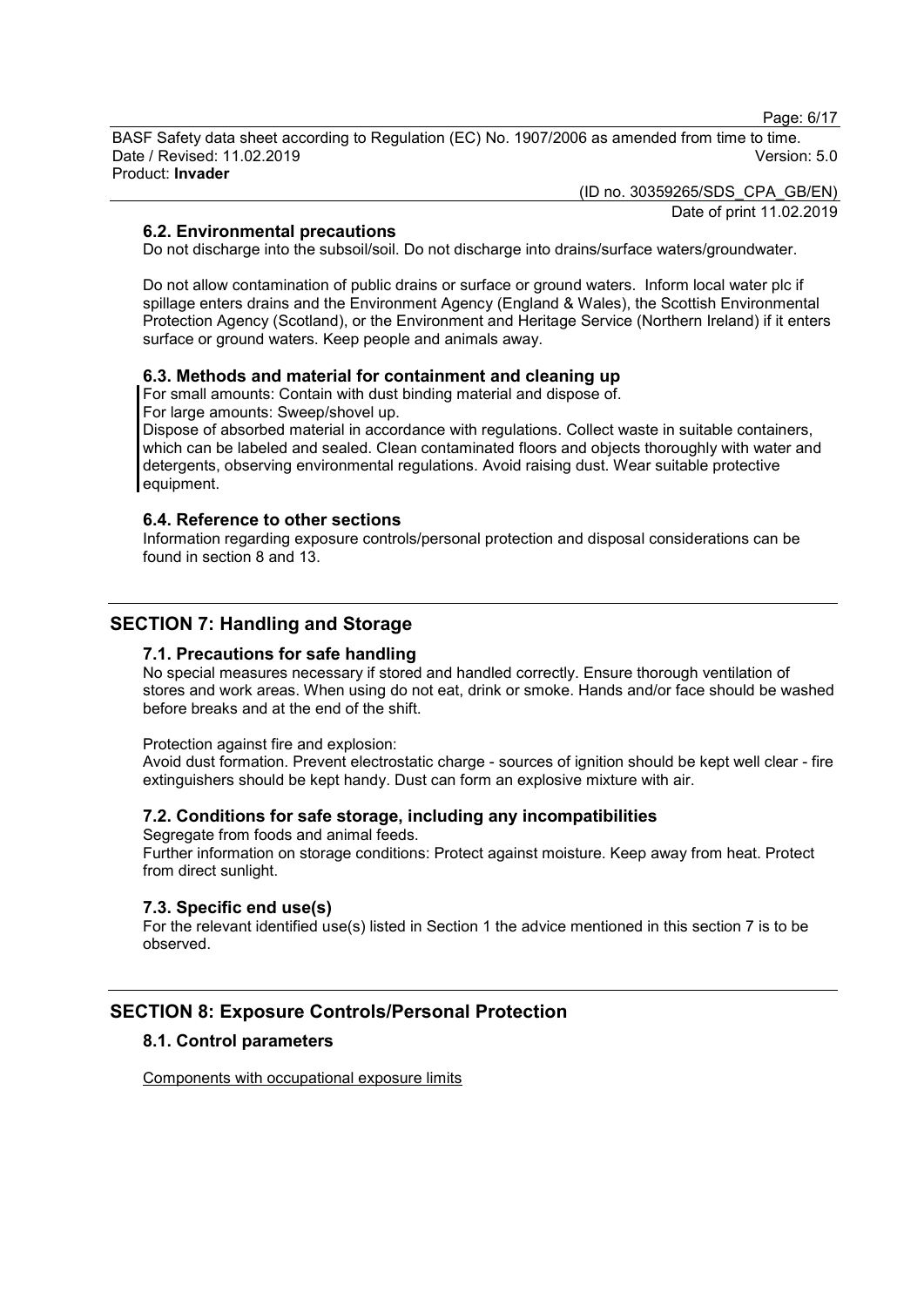Page: 7/17

BASF Safety data sheet according to Regulation (EC) No. 1907/2006 as amended from time to time. Date / Revised: 11.02.2019 Version: 5.0 Product: **Invader**

(ID no. 30359265/SDS\_CPA\_GB/EN)

Date of print 11.02.2019

1332-58-7: Kaolin

TWA value 2 mg/m3 (WEL/EH 40 (UK)), Respirable dust

Refer to the current edition of HSE Guidance Note EH40 Occupational Exposure Limits (United Kingdom). For normal use and handling refer to the product label/leaflet.

#### **8.2. Exposure controls**

Personal protective equipment

Respiratory protection:

Suitable respiratory protection for lower concentrations or short-term effect: Particle filter with medium efficiency for solid and liquid particles (e.g. EN 143 or 149, Type P2 or FFP2)

Hand protection:

Suitable chemical resistant safety gloves (EN 374) also with prolonged, direct contact (Recommended: Protective index 6, corresponding > 480 minutes of permeation time according to EN 374): E.g. nitrile rubber (0.4 mm), chloroprene rubber (0.5 mm), butyl rubber (0.7 mm) etc.

Eye protection: Safety glasses with side-shields (frame goggles) (e.g. EN 166)

Body protection:

Body protection must be chosen depending on activity and possible exposure, e.g. apron, protecting boots, chemical-protection suit (according to EN 14605 in case of splashes or EN ISO 13982 in case of dust).

General safety and hygiene measures

The statements on personal protective equipment in the instructions for use apply when handling crop-protection agents in final-consumer packing. Wearing of closed work clothing is recommended. Store work clothing separately. Keep away from food, drink and animal feeding stuffs.

# **SECTION 9: Physical and Chemical Properties**

#### **9.1. Information on basic physical and chemical properties**

| granules                             |
|--------------------------------------|
| beige                                |
| slight odour                         |
|                                      |
| Not determined due to potential      |
| health hazard by inhalation.         |
| approx. $6 - 8$                      |
| (1 %(m), 20 °C)                      |
| (as suspension)                      |
| approx. 192 °C                       |
| The data given are those of the      |
| active ingredient.                   |
|                                      |
| The product is a non-volatile solid. |
|                                      |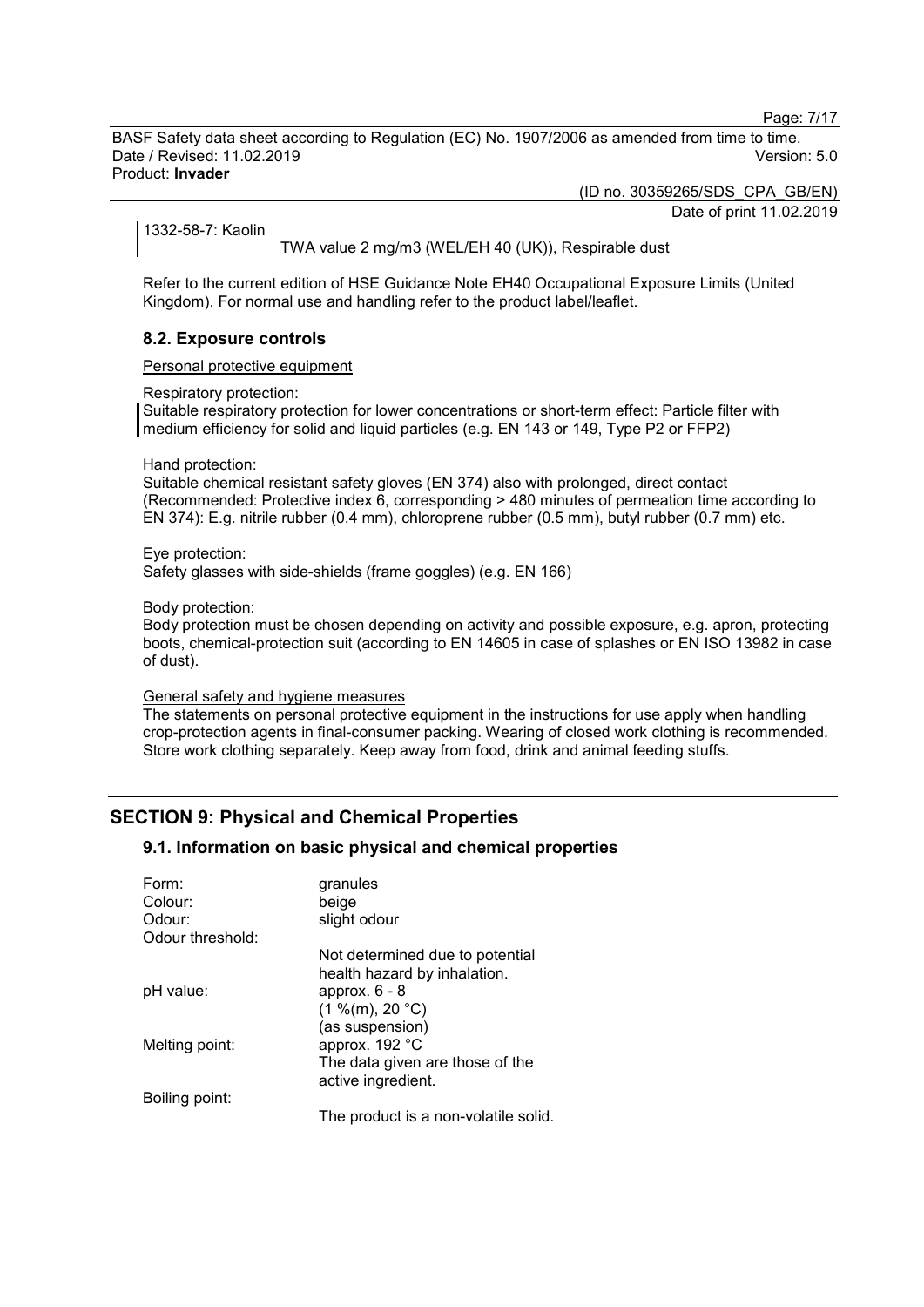Page: 8/17

BASF Safety data sheet according to Regulation (EC) No. 1907/2006 as amended from time to time.<br>Date / Revised: 11.02.2019 Version: 5.0 Date / Revised: 11.02.2019 Product: **Invader**

|                                       |                                                                             | (ID no. 30359265/SDS CPA GB/EN)                                                                 |
|---------------------------------------|-----------------------------------------------------------------------------|-------------------------------------------------------------------------------------------------|
|                                       |                                                                             | Date of print 11.02.2019                                                                        |
| Flash point:                          |                                                                             |                                                                                                 |
| Evaporation rate:                     | not applicable, the product is a solid                                      |                                                                                                 |
|                                       | not applicable                                                              |                                                                                                 |
| Flammability:                         | not highly flammable                                                        |                                                                                                 |
| Lower explosion limit:                |                                                                             |                                                                                                 |
|                                       | As a result of our experience with this                                     |                                                                                                 |
|                                       | product and our knowledge of its                                            |                                                                                                 |
|                                       | composition we do not expect any                                            |                                                                                                 |
|                                       | hazard as long as the product is used                                       |                                                                                                 |
|                                       | appropriately and in accordance with                                        |                                                                                                 |
|                                       | the intended use.                                                           |                                                                                                 |
| Upper explosion limit:                |                                                                             |                                                                                                 |
|                                       | As a result of our experience with this<br>product and our knowledge of its |                                                                                                 |
|                                       | composition we do not expect any                                            |                                                                                                 |
|                                       | hazard as long as the product is used                                       |                                                                                                 |
|                                       | appropriately and in accordance with                                        |                                                                                                 |
|                                       | the intended use.                                                           |                                                                                                 |
| Vapour pressure:                      |                                                                             |                                                                                                 |
|                                       | The product has not been tested.                                            |                                                                                                 |
| Density:                              | approx. 1.92 g/cm3                                                          | (OECD Guideline 109)                                                                            |
|                                       | (20 °C)                                                                     |                                                                                                 |
| Relative vapour density (air):        |                                                                             |                                                                                                 |
| Solubility in water:                  | not applicable<br>dispersible                                               |                                                                                                 |
|                                       | Information on: dimethomorph (ISO); 4-(3-(4-chlorophenyl)-3-(3,4-           |                                                                                                 |
| dimethoxyphenyl) acryloyl) morpholine |                                                                             |                                                                                                 |
|                                       | Partitioning coefficient n-octanol/water (log Kow): 2.63 - 2.73             |                                                                                                 |
|                                       | (20 °C)                                                                     |                                                                                                 |
|                                       |                                                                             | Information on: mancozeb (ISO); manganese ethylenebis(dithiocarbamate) (polymeric) complex with |
| zinc salt                             |                                                                             |                                                                                                 |
|                                       | Partitioning coefficient n-octanol/water (log Kow):<br>0.26                 |                                                                                                 |
|                                       | (20 °C)                                                                     |                                                                                                 |
| Self ignition:                        | Temperature: 160 °C                                                         | (Method: Directive 92/69/EEC,                                                                   |
|                                       |                                                                             | (A.16)                                                                                          |
| Thermal decomposition:                | Not a substance liable to self-decomposition according to UN transport      |                                                                                                 |
|                                       | regulations, class 4.1.                                                     |                                                                                                 |
| Viscosity, dynamic:                   |                                                                             |                                                                                                 |
|                                       | not applicable, the product is a solid                                      |                                                                                                 |
| Viscosity, kinematic:                 |                                                                             |                                                                                                 |
|                                       | not applicable                                                              |                                                                                                 |
| Explosion hazard:                     | not explosive                                                               |                                                                                                 |
| Fire promoting properties:            | not fire-propagating                                                        |                                                                                                 |

# **9.2. Other information**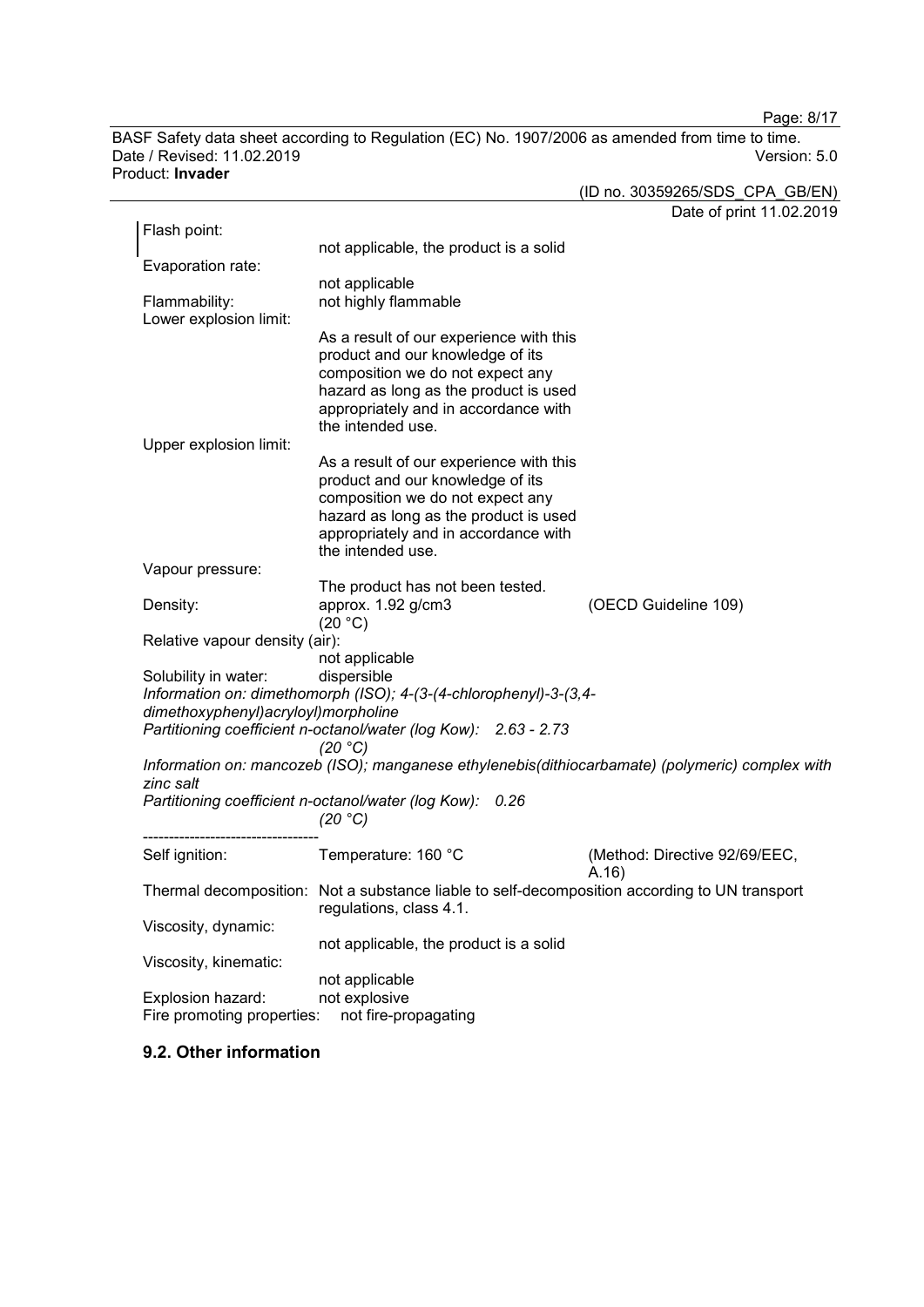Page: 9/17

BASF Safety data sheet according to Regulation (EC) No. 1907/2006 as amended from time to time. Date / Revised: 11.02.2019 Version: 5.0 Product: **Invader**

(ID no. 30359265/SDS\_CPA\_GB/EN)

Date of print 11.02.2019

| Self heating ability: | It is not a substance capable of<br>spontaneous heating according to<br>UN transport regulations class 4.2. |
|-----------------------|-------------------------------------------------------------------------------------------------------------|
| SADT:                 | Not a substance liable to self-decomposition according to UN transport<br>regulations, class 4.1.           |
| Other Information:    |                                                                                                             |

If necessary, information on other physical and chemical parameters is indicated in this section.

# **SECTION 10: Stability and Reactivity**

## **10.1. Reactivity**

No hazardous reactions if stored and handled as prescribed/indicated.

## **10.2. Chemical stability**

The product is stable if stored and handled as prescribed/indicated.

#### **10.3. Possibility of hazardous reactions**

No hazardous reactions if stored and handled as prescribed/indicated.

## **10.4. Conditions to avoid**

See MSDS section 7 - Handling and storage.

## **10.5. Incompatible materials**

Substances to avoid: strong bases, strong acids, strong oxidizing agents

## **10.6. Hazardous decomposition products**

Hazardous decomposition products: No hazardous decomposition products if stored and handled as prescribed/indicated.

## **SECTION 11: Toxicological Information**

## **11.1. Information on toxicological effects**

Acute toxicity

Assessment of acute toxicity: Of low toxicity after single ingestion. Virtually nontoxic after a single skin contact. Virtually nontoxic by inhalation.

Experimental/calculated data: LD50 rat (oral): > 2,000 mg/kg (OECD Guideline 401)

(by inhalation):Irritating to respiratory system.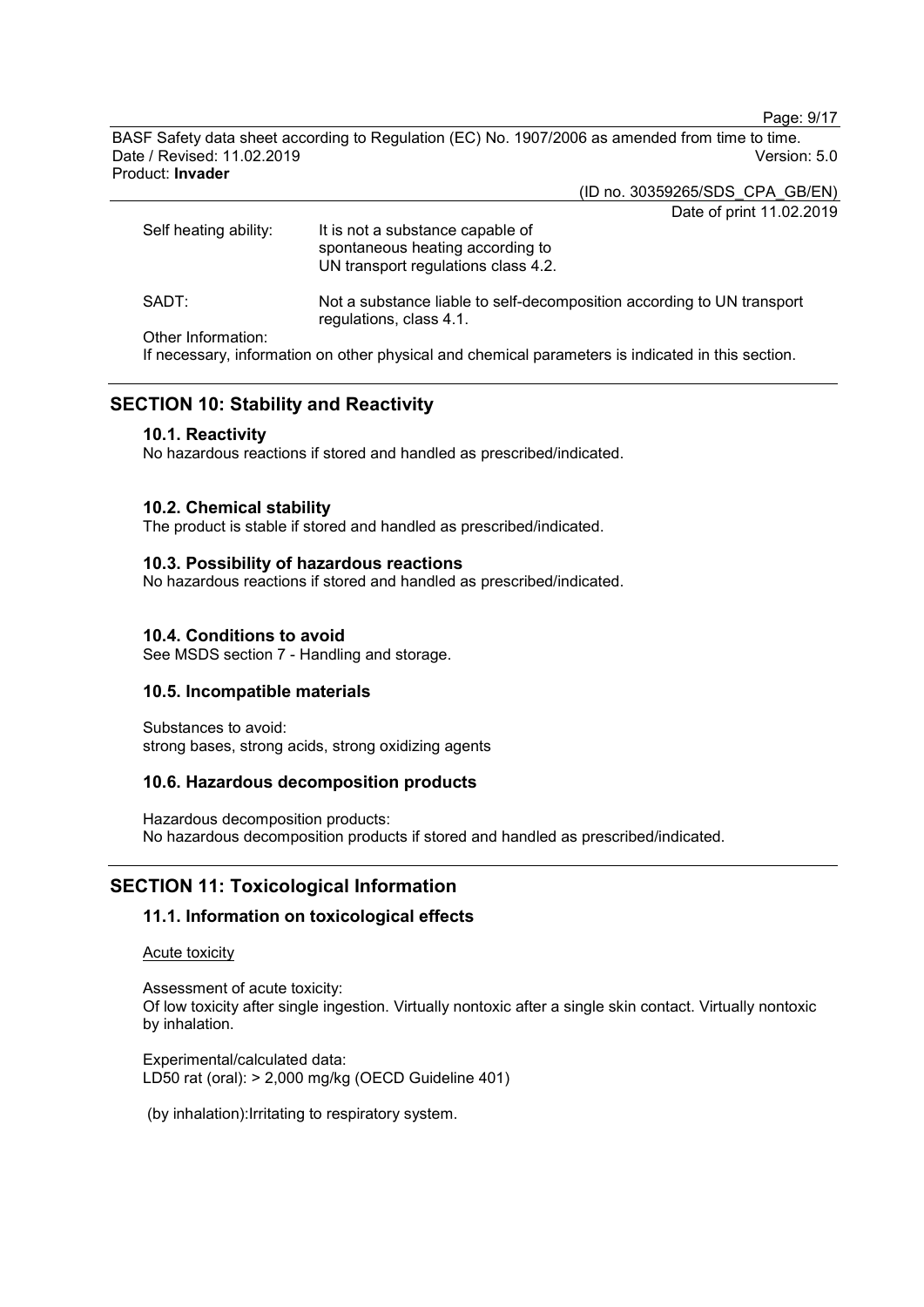Page: 10/17

BASF Safety data sheet according to Regulation (EC) No. 1907/2006 as amended from time to time. Date / Revised: 11.02.2019 Version: 5.0 Product: **Invader**

(ID no. 30359265/SDS\_CPA\_GB/EN)

Date of print 11.02.2019

LD50 rat (dermal): > 2,000 mg/kg (OECD Guideline 402) No mortality was observed.

#### Irritation

Assessment of irritating effects: Not irritating to the skin. Eye contact causes irritation.

Experimental/calculated data: Skin corrosion/irritation rabbit: non-irritant (OECD Guideline 404)

Serious eye damage/irritation rabbit: Irritant. (OECD Guideline 405)

Respiratory/Skin sensitization

Assessment of sensitization: Sensitization after skin contact possible.

Experimental/calculated data: modified Buehler test guinea pig: Caused skin sensitization in animal studies. (OECD Guideline 406)

Germ cell mutagenicity

Assessment of mutagenicity:

Mutagenicity tests revealed no genotoxic potential. The product has not been tested. The statement has been derived from the properties of the individual components.

#### **Carcinogenicity**

Assessment of carcinogenicity: The product has not been tested. The statement has been derived from the properties of the individual components.

*Information on: mancozeb (ISO); manganese ethylenebis(dithiocarbamate) (polymeric) complex with zinc salt Assessment of carcinogenicity: In long-term studies in rats the substance induced thyroid tumors.* ----------------------------------

#### Reproductive toxicity

Assessment of reproduction toxicity:

The results of animal studies gave no indication of a fertility impairing effect. The product has not been tested. The statement has been derived from the properties of the individual components.

Developmental toxicity

Assessment of teratogenicity: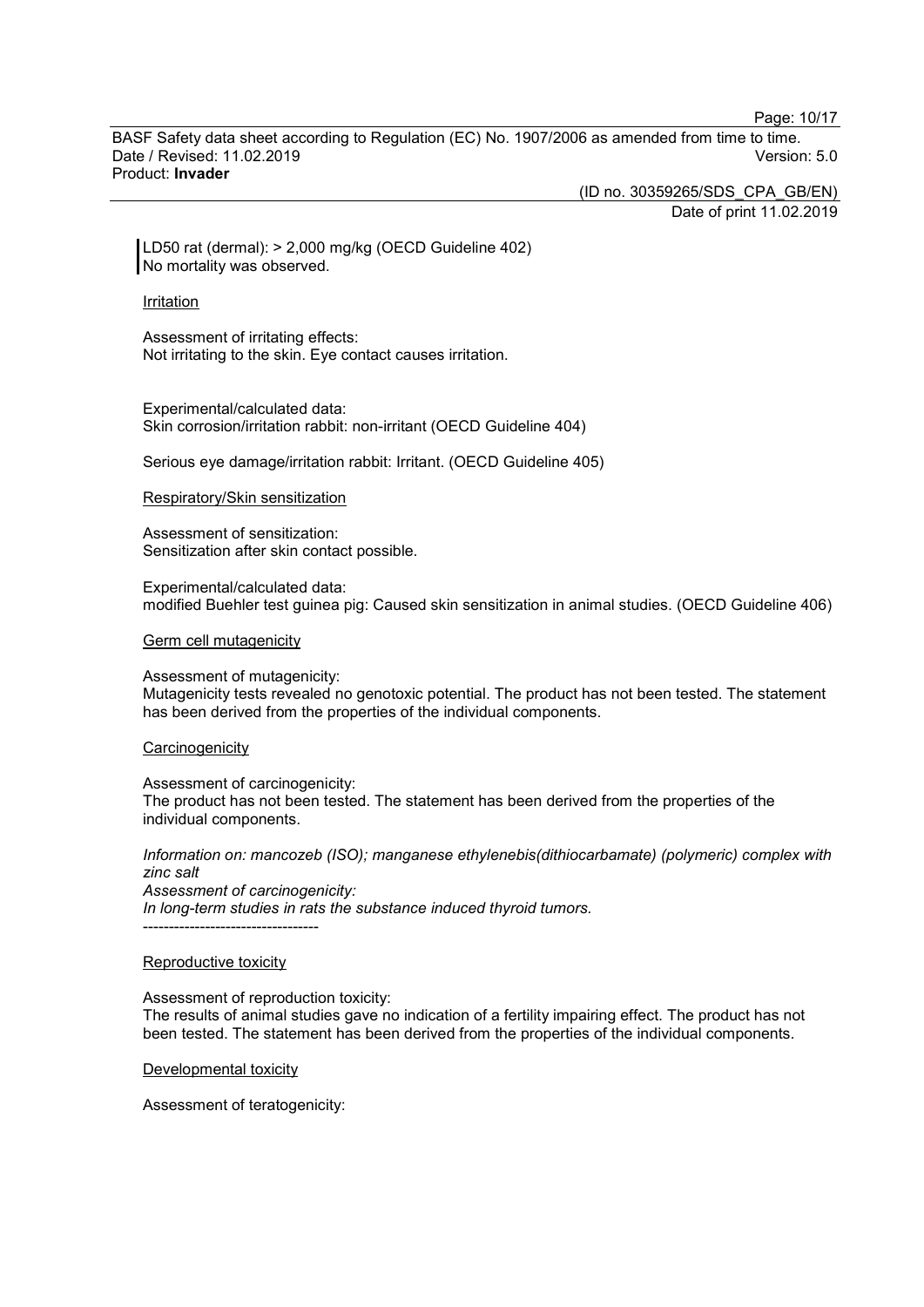Page: 11/17

BASF Safety data sheet according to Regulation (EC) No. 1907/2006 as amended from time to time. Date / Revised: 11.02.2019 Version: 5.0 Product: **Invader**

(ID no. 30359265/SDS\_CPA\_GB/EN)

Date of print 11.02.2019 The product has not been tested. The statement has been derived from the properties of the individual components.

*Information on: mancozeb (ISO); manganese ethylenebis(dithiocarbamate) (polymeric) complex with zinc salt Assessment of teratogenicity: Possible risk of harm to the unborn child.* ----------------------------------

#### Specific target organ toxicity (single exposure)

Assessment of STOT single: The available information is not sufficient for the evaluation of specific target organ toxicity.

Repeated dose toxicity and Specific target organ toxicity (repeated exposure)

Assessment of repeated dose toxicity: The product has not been tested. The statement has been derived from the properties of the individual components. No substance-specific organtoxicity was observed after repeated administration to animals.

#### Aspiration hazard

No aspiration hazard expected. The product has not been tested. The statement has been derived from the properties of the individual components.

Other relevant toxicity information

Misuse can be harmful to health.

# **SECTION 12: Ecological Information**

## **12.1. Toxicity**

Assessment of aquatic toxicity: Very toxic to aquatic life with long lasting effects.

Toxicity to fish: LC50 (96 h) 0.24 mg/l, Oncorhynchus mykiss (OECD Guideline 203, static)

Aquatic invertebrates: EC50 (48 h) 0.56 mg/l, Daphnia magna (OECD Guideline 202, part 1, static)

Aquatic plants: EC50 (72 h) 5.22 mg/l (growth rate), Pseudokirchneriella subcapitata (OECD Guideline 201, static)

## **12.2. Persistence and degradability**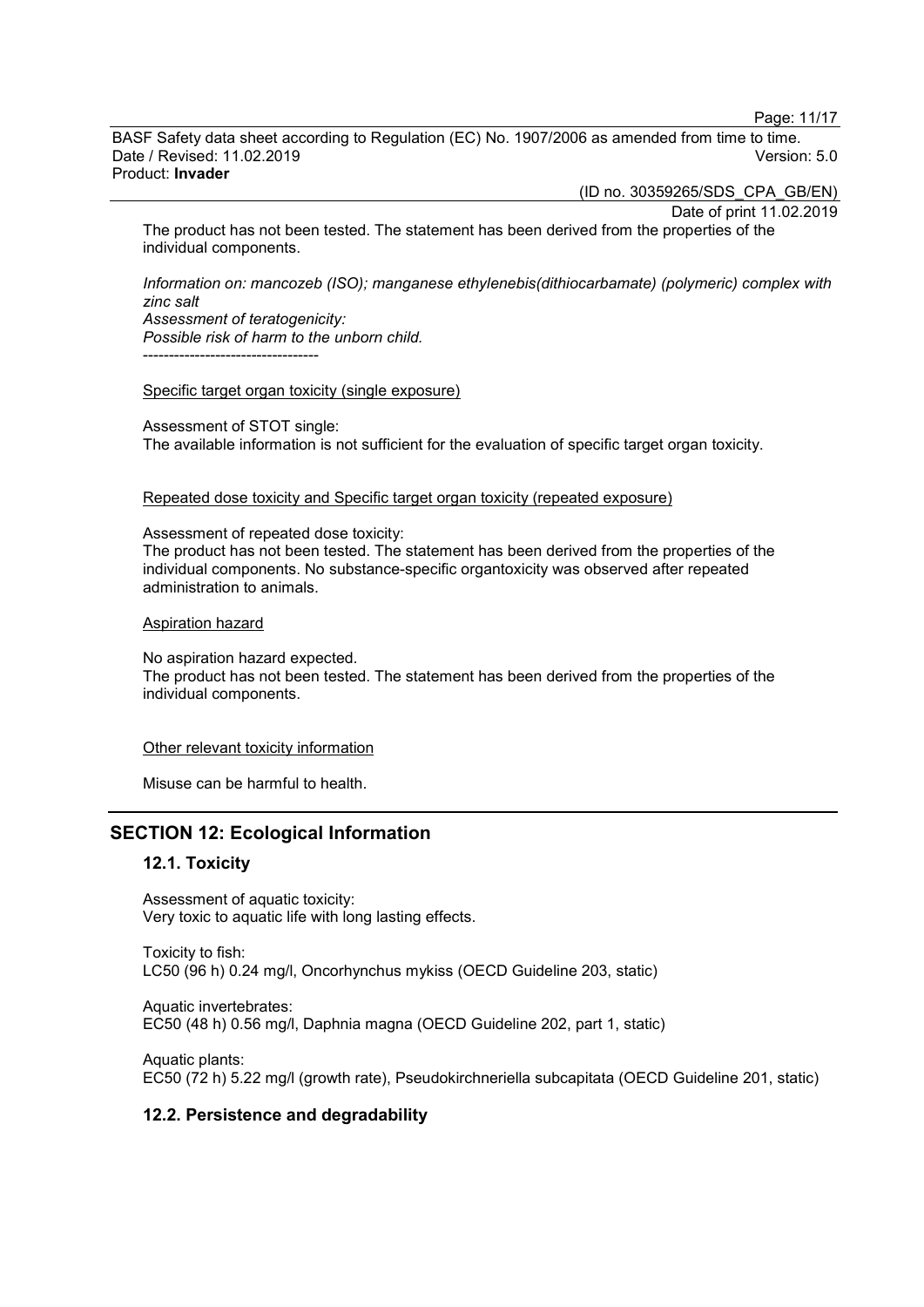Page: 12/17

BASF Safety data sheet according to Regulation (EC) No. 1907/2006 as amended from time to time. Date / Revised: 11.02.2019 Version: 5.0 Product: **Invader**

> (ID no. 30359265/SDS\_CPA\_GB/EN) Date of print 11.02.2019

Assessment biodegradation and elimination (H2O): The product has not been tested. The statement has been derived from the properties of the individual components.

*Information on: dimethomorph (ISO); 4-(3-(4-chlorophenyl)-3-(3,4 dimethoxyphenyl)acryloyl)morpholine Assessment biodegradation and elimination (H2O): Not readily biodegradable (by OECD criteria).*

*Information on: mancozeb (ISO); manganese ethylenebis(dithiocarbamate) (polymeric) complex with zinc salt*

*Assessment biodegradation and elimination (H2O): According to OECD criteria the product is not readily biodegradable but inherently biodegradable.* ----------------------------------

## **12.3. Bioaccumulative potential**

Assessment bioaccumulation potential: The product has not been tested. The statement has been derived from the properties of the individual components.

*Information on: mancozeb (ISO); manganese ethylenebis(dithiocarbamate) (polymeric) complex with zinc salt*

*Assessment bioaccumulation potential:*

*Because of the n-octanol/water distribution coefficient (log Pow) accumulation in organisms is not to be expected.*

----------------------------------

*Information on: dimethomorph (ISO); 4-(3-(4-chlorophenyl)-3-(3,4 dimethoxyphenyl)acryloyl)morpholine* ----------------------------------

# **12.4. Mobility in soil**

*Information on: dimethomorph (ISO); 4-(3-(4-chlorophenyl)-3-(3,4 dimethoxyphenyl)acryloyl)morpholine Assessment transport between environmental compartments: Volatility: The substance will not evaporate into the atmosphere from the water surface. Adsorption in soil: Following exposure to soil, adsorption to solid soil particles is probable, therefore contamination of groundwater is not expected.*

*Information on: mancozeb (ISO); manganese ethylenebis(dithiocarbamate) (polymeric) complex with zinc salt*

*Assessment transport between environmental compartments:*

*Adsorption in soil: Following exposure to soil, adsorption to solid soil particles is probable, therefore contamination of groundwater is not expected.* ----------------------------------

**12.5. Results of PBT and vPvB assessment**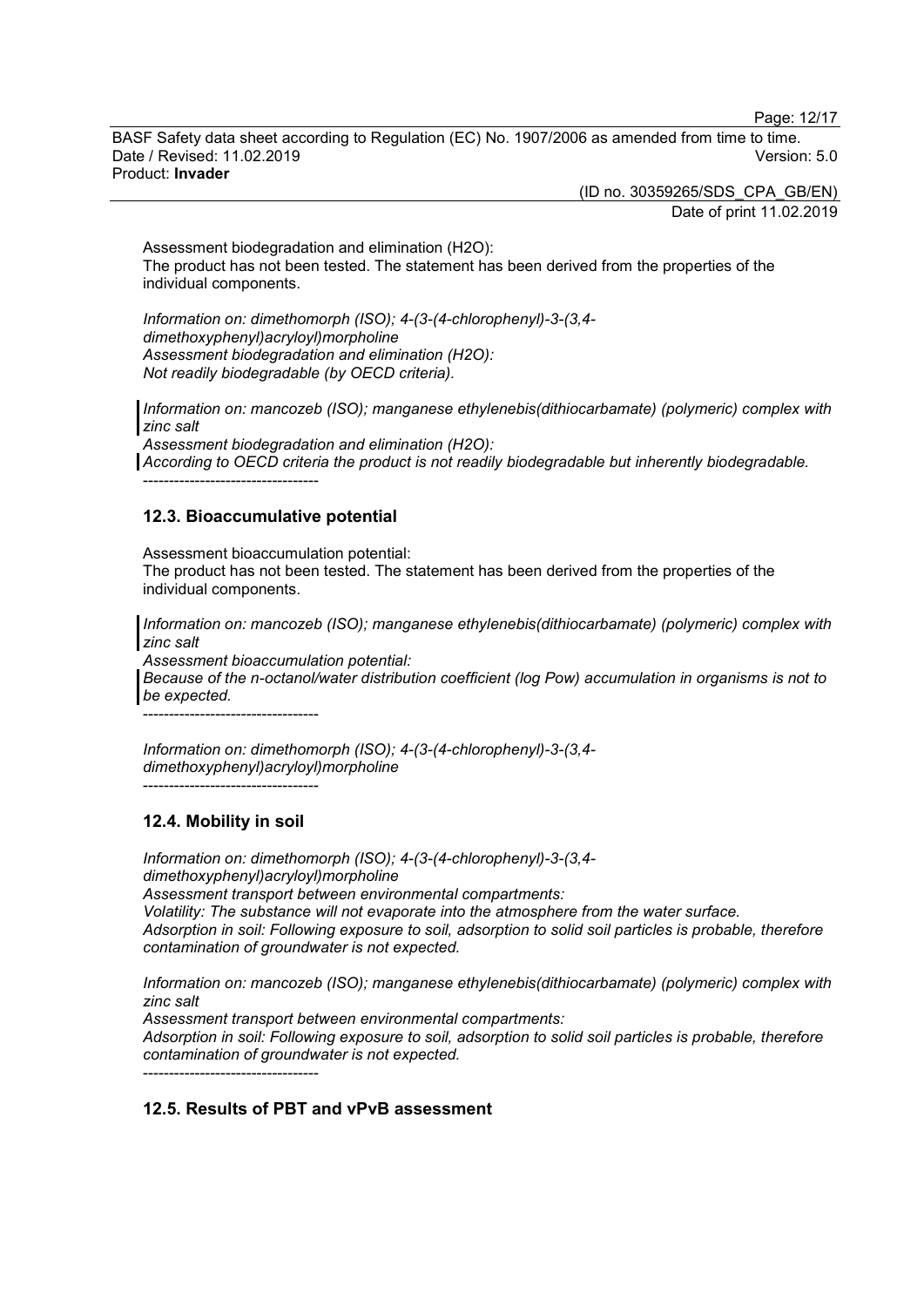Page: 13/17

BASF Safety data sheet according to Regulation (EC) No. 1907/2006 as amended from time to time. Date / Revised: 11.02.2019 Version: 5.0 Product: **Invader**

(ID no. 30359265/SDS\_CPA\_GB/EN)

Date of print 11.02.2019

The product does not contain a substance fulfilling the PBT (persistent/bioaccumulative/toxic) criteria or the vPvB (very persistent/very bioaccumulative) criteria.

#### **12.6. Other adverse effects**

The product does not contain substances that are listed in Regulation (EC) 1005/2009 on substances that deplete the ozone layer.

#### **12.7. Additional information**

Other ecotoxicological advice: Do not discharge product into the environment without control.

# **SECTION 13: Disposal Considerations**

## **13.1. Waste treatment methods**

Must be disposed of or incinerated in accordance with local regulations.

The UK Environmental Protection (Duty of Care) Regulations (EP) and amendments should be noted (United Kingdom).

This product and any uncleaned containers must be disposed of as hazardous waste in accordance with the 2005 Hazardous Waste Regulations and amendments (United Kingdom)

Contaminated packaging:

Contaminated packaging should be emptied as far as possible and disposed of in the same manner as the substance/product.

# **SECTION 14: Transport Information**

#### **Land transport**

#### ADR

| UN number<br>UN proper shipping name:<br>Transport hazard class(es):<br>Packing group:<br>Environmental hazards: | UN3077<br>ENVIRONMENTALLY HAZARDOUS SUBSTANCE, SOLID, N.O.S.<br>(contains MANCOZEB, DIMETHOMORPH)<br>9. EHSM<br>Ш |
|------------------------------------------------------------------------------------------------------------------|-------------------------------------------------------------------------------------------------------------------|
| Special precautions for<br>user:                                                                                 | ves<br>None known                                                                                                 |
| <b>RID</b>                                                                                                       |                                                                                                                   |
|                                                                                                                  |                                                                                                                   |
| UN number                                                                                                        | UN3077                                                                                                            |

UN proper shipping name: ENVIRONMENTALLY HAZARDOUS SUBSTANCE, SOLID, N.O.S.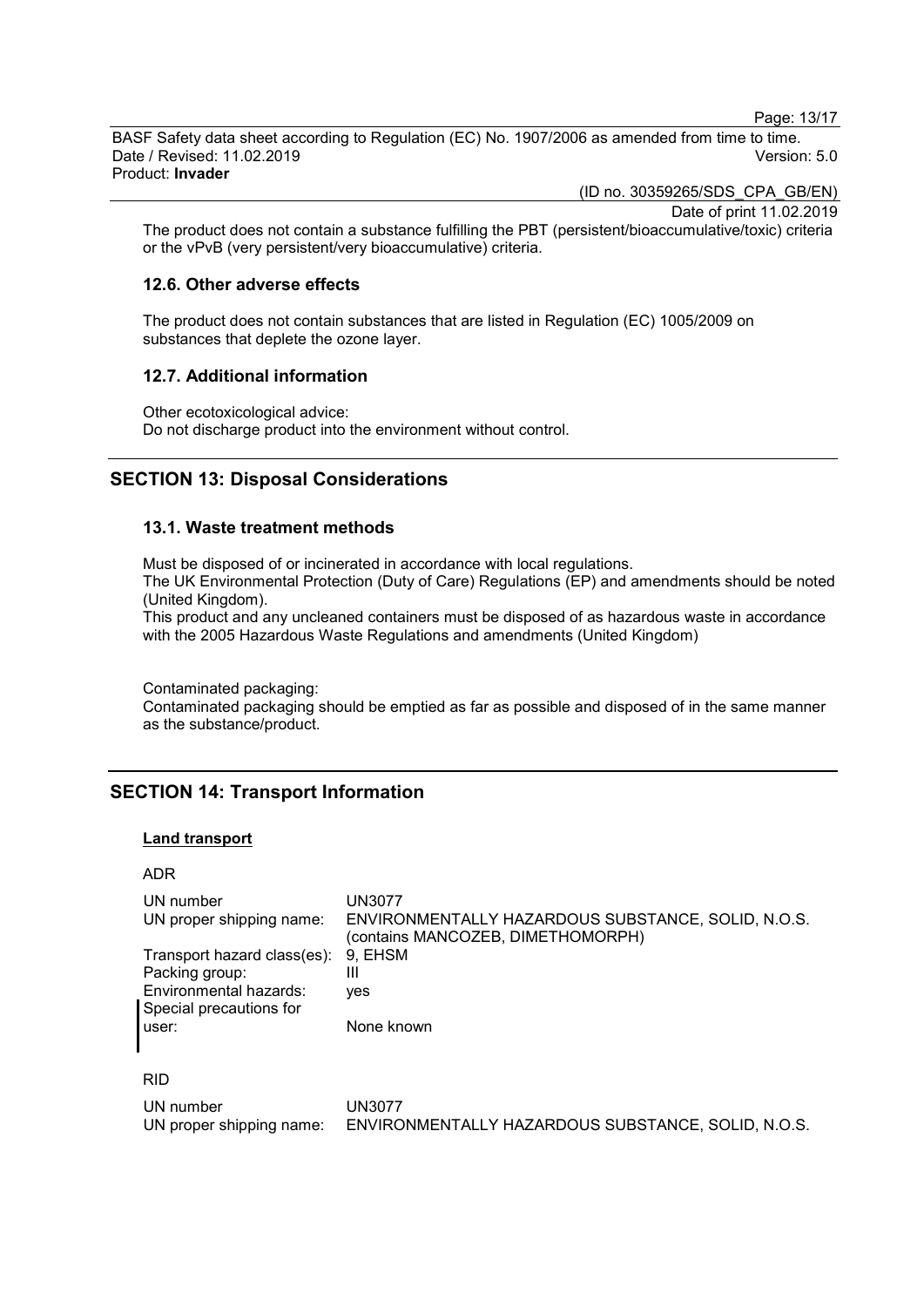Page: 14/17

BASF Safety data sheet according to Regulation (EC) No. 1907/2006 as amended from time to time. Date / Revised: 11.02.2019 Version: 5.0 Product: **Invader**

(ID no. 30359265/SDS\_CPA\_GB/EN)

| Transport hazard class(es):<br>Packing group:<br>Environmental hazards:<br>Special precautions for<br>user:                                                                                                                                                           | Date of print 11.02.2019<br>(contains MANCOZEB, DIMETHOMORPH)<br>9, EHSM<br>$\mathbf{III}$<br>yes<br>None known                                                           |
|-----------------------------------------------------------------------------------------------------------------------------------------------------------------------------------------------------------------------------------------------------------------------|---------------------------------------------------------------------------------------------------------------------------------------------------------------------------|
| <b>Inland waterway transport</b><br><b>ADN</b><br>UN number<br>UN proper shipping name:<br>Transport hazard class(es):<br>Packing group:<br>Environmental hazards:<br>Special precautions for<br>user:<br><b>Transport in inland waterway vessel</b><br>Not evaluated | <b>UN3077</b><br>ENVIRONMENTALLY HAZARDOUS SUBSTANCE, SOLID, N.O.S.<br>(contains MANCOZEB, DIMETHOMORPH)<br>9, EHSM<br>$\mathbf{III}$<br>yes<br>None known                |
| Sea transport<br><b>IMDG</b><br>UN number:<br>UN proper shipping name:<br>Transport hazard class(es):<br>Packing group:<br>Environmental hazards:<br>Special precautions for<br>user:                                                                                 | <b>UN 3077</b><br>ENVIRONMENTALLY HAZARDOUS SUBSTANCE, SOLID, N.O.S.<br>(contains MANCOZEB, DIMETHOMORPH)<br>9, EHSM<br>III<br>yes<br>Marine pollutant: YES<br>None known |
| <b>Air transport</b><br><b>IATA/ICAO</b><br>UN number:<br>UN proper shipping name:<br>Transport hazard class(es):<br>Packing group:<br>Environmental hazards:                                                                                                         | <b>UN 3077</b><br>ENVIRONMENTALLY HAZARDOUS SUBSTANCE, SOLID, N.O.S.<br>(contains MANCOZEB, DIMETHOMORPH)<br>9, EHSM<br>III<br>yes                                        |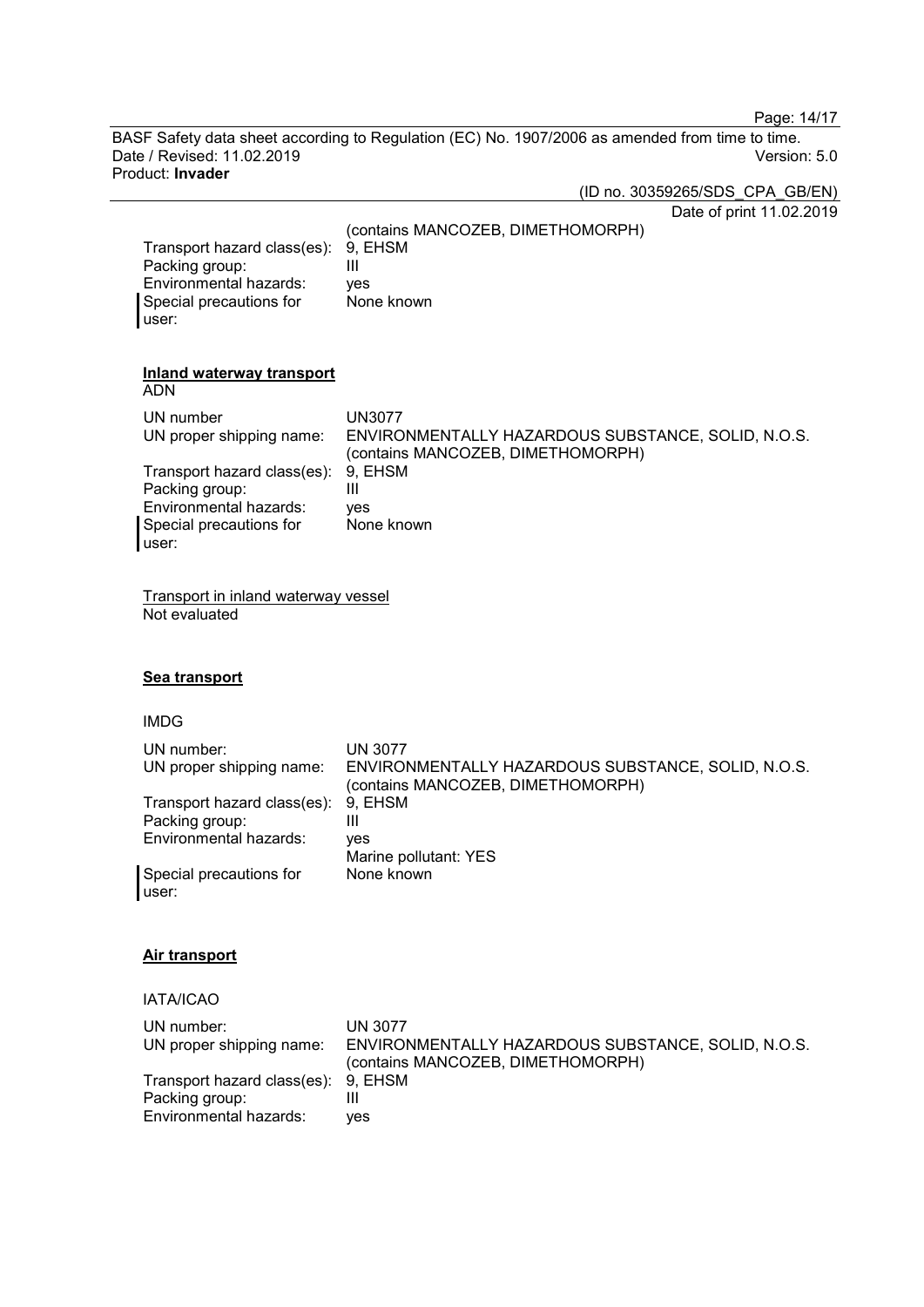Page: 15/17

BASF Safety data sheet according to Regulation (EC) No. 1907/2006 as amended from time to time. Date / Revised: 11.02.2019 Version: 5.0 Product: **Invader**

(ID no. 30359265/SDS\_CPA\_GB/EN)

Date of print 11.02.2019

Special precautions for user: None known

#### **14.1. UN number**

See corresponding entries for "UN number" for the respective regulations in the tables above.

## **14.2. UN proper shipping name**

See corresponding entries for "UN proper shipping name" for the respective regulations in the tables above.

#### **14.3. Transport hazard class(es)**

See corresponding entries for "Transport hazard class(es)" for the respective regulations in the tables above.

#### **14.4. Packing group**

See corresponding entries for "Packing group" for the respective regulations in the tables above.

#### **14.5. Environmental hazards**

See corresponding entries for "Environmental hazards" for the respective regulations in the tables above.

#### **14.6. Special precautions for user**

See corresponding entries for "Special precautions for user" for the respective regulations in the tables above.

## **14.7. Transport in bulk according to Annex II of MARPOL and the IBC Code**

| Regulation:         | Not evaluated |
|---------------------|---------------|
| Shipment approved:  | Not evaluated |
| Pollution name:     | Not evaluated |
| Pollution category: | Not evaluated |
| Ship Type:          | Not evaluated |

#### **Further information**

This product is subject to the most recent edition of "The Carriage of Dangerous Goods and Use of Transportable Pressure Equipment Regulations" and their amendments (United Kingdom).

# **SECTION 15: Regulatory Information**

## **15.1. Safety, health and environmental regulations/legislation specific for the substance or mixture**

If other regulatory information applies that is not already provided elsewhere in this safety data sheet, then it is described in this subsection.

This product is classified under the European CLP Regulation. (United Kingdom)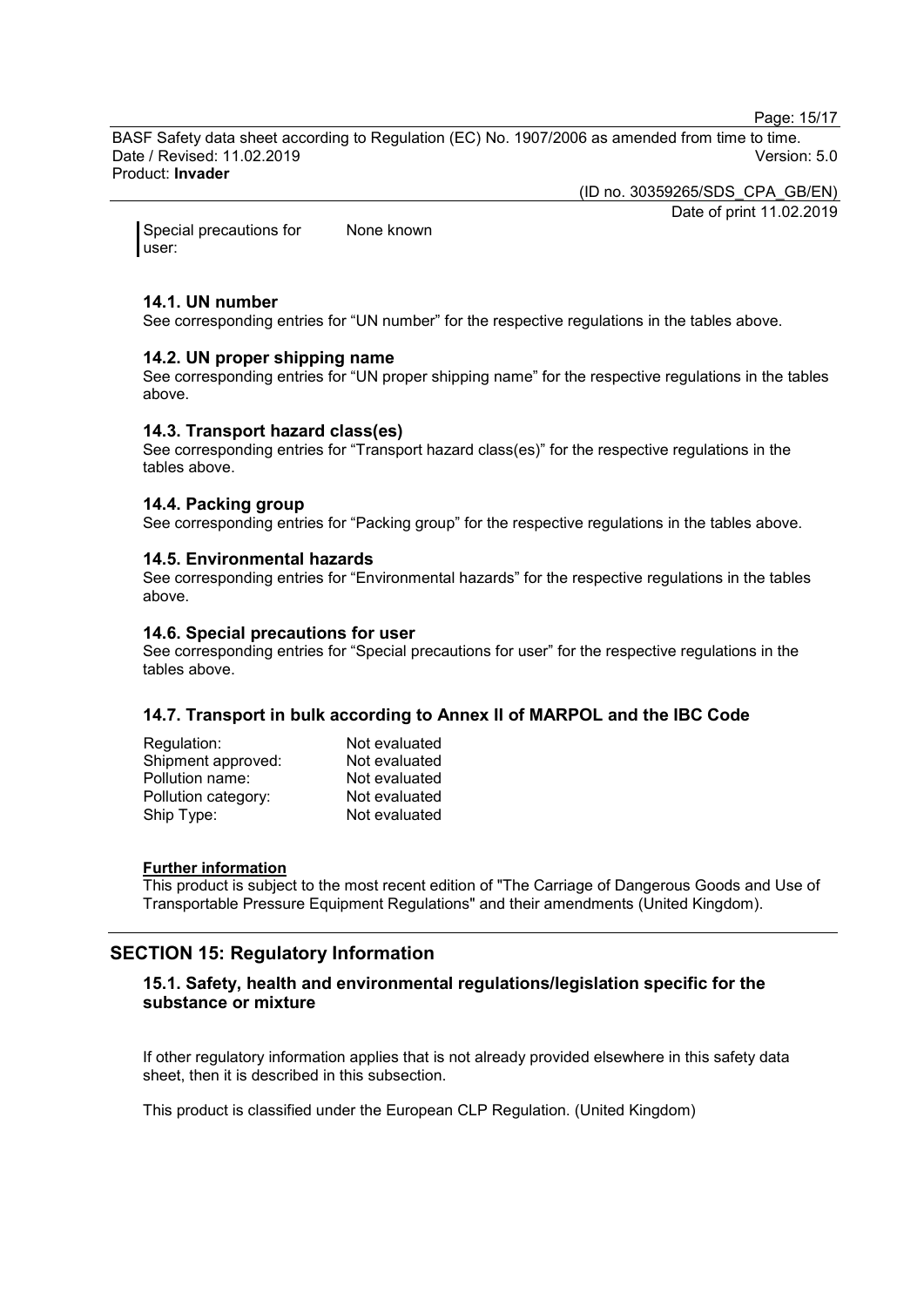Page: 16/17

BASF Safety data sheet according to Regulation (EC) No. 1907/2006 as amended from time to time. Date / Revised: 11.02.2019 Version: 5.0 Product: **Invader**

(ID no. 30359265/SDS\_CPA\_GB/EN)

Date of print 11.02.2019

The data should be considered when making any assessment under the Control of Substances Hazardous to Health Regulations (COSHH), and related guidance, for example, 'COSHH Essentials' (United Kingdom).

This product may be subject to the Control of Major Accident Hazards Regulations (COMAH), and amendments if specific threshold tonnages are exceeded (United Kingdom).

## **15.2. Chemical Safety Assessment**

Advice on product handling can be found in sections 7 and 8 of this safety data sheet.

## **SECTION 16: Other Information**

For proper and safe use of this product, please refer to the approval conditions laid down on the product label.

Full text of the classifications, including the hazard classes and the hazard statements, if mentioned

| in section 2 or 3: |                                                                     |
|--------------------|---------------------------------------------------------------------|
| Eye Dam./Irrit.    | Serious eye damage/eye irritation                                   |
| Skin Sens.         | Skin sensitization                                                  |
| Repr.              | Reproductive toxicity                                               |
| Aquatic Acute      | Hazardous to the aquatic environment - acute                        |
| Aquatic Chronic    | Hazardous to the aquatic environment - chronic                      |
| Flam. Sol.         | Flammable solids                                                    |
| Acute Tox.         | Acute toxicity                                                      |
| Skin Corr./Irrit.  | Skin corrosion/irritation                                           |
| <b>STOT SE</b>     | Specific target organ toxicity - single exposure                    |
| H317               | May cause an allergic skin reaction.                                |
| H319               | Causes serious eye irritation.                                      |
| H361d              | Suspected of damaging the unborn child.                             |
| H400               | Very toxic to aquatic life.                                         |
| H410               | Very toxic to aquatic life with long lasting effects.               |
| <b>EUH401</b>      | To avoid risks to human health and the environment, comply with the |
|                    | instructions for use.                                               |
| H411               | Toxic to aquatic life with long lasting effects.                    |
| H <sub>228</sub>   | Flammable solid.                                                    |
| H318               | Causes serious eye damage.                                          |
| H315               | Causes skin irritation.                                             |
| H335               | May cause respiratory irritation.                                   |
| H302 + H332        | Harmful if swallowed or if inhaled                                  |
| H412               | Harmful to aquatic life with long lasting effects.                  |

If you have any queries relating to this MSDS, it's contents or any other product safety related questions, please write to the following e-mail address: product-safety-north@basf.com

The data contained in this safety data sheet are based on our current knowledge and experience and describe the product only with regard to safety requirements. This safety data sheet is neither a Certificate of Analysis (CoA) nor technical data sheet and shall not be mistaken for a specification agreement. Identified uses in this safety data sheet do neither represent an agreement on the corresponding contractual quality of the substance/mixture nor a contractually designated use. It is the